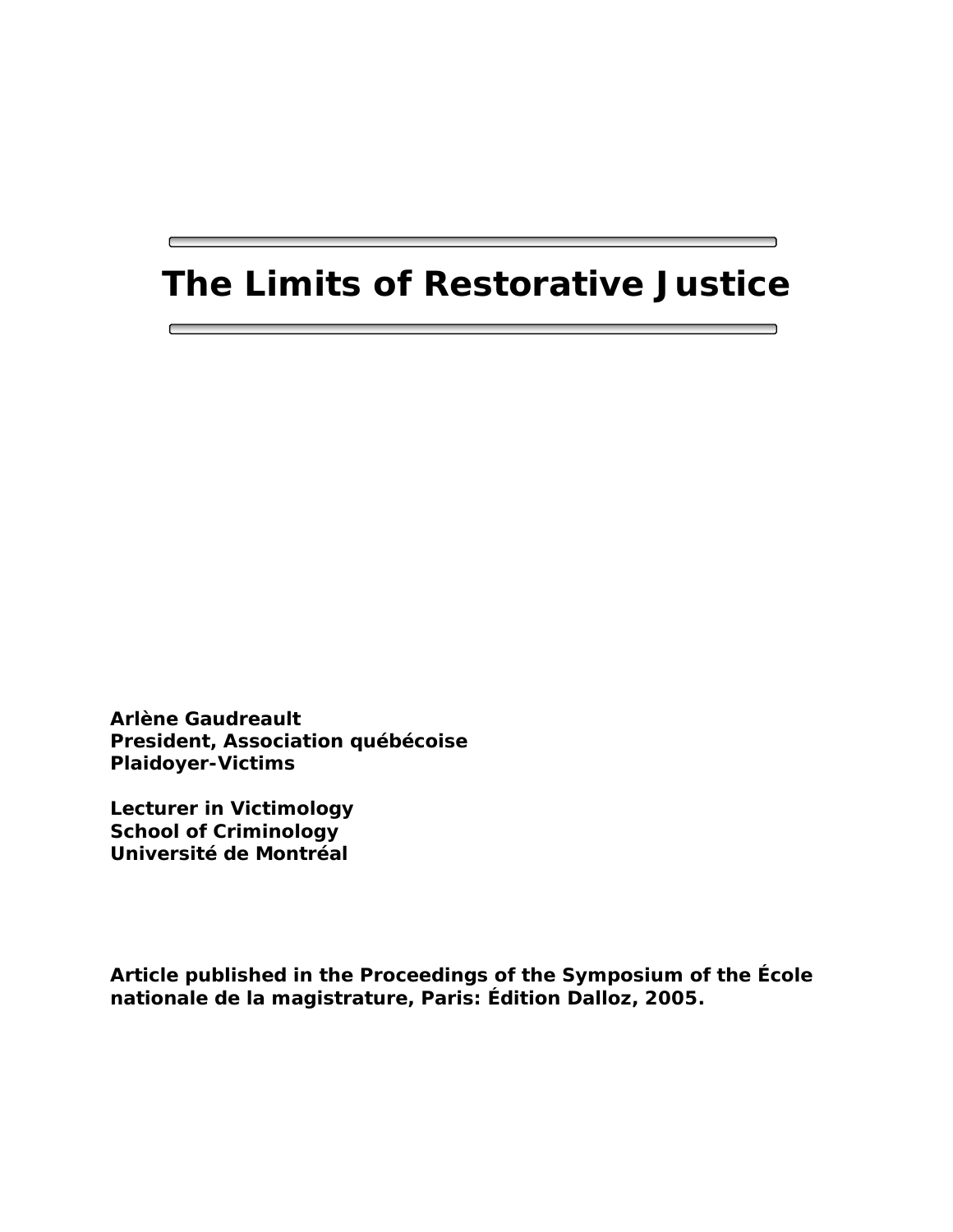Interest in restorative justice has been growing since the early 1990s. In many countries, programs, studies and discussion groups on the subject have proliferated. The failure of the punitive justice model, excessive use of incarceration and the alienation of victims and lack of response to their needs have generated support for this new way of thinking (Roach, 2000; Law Commission of Canada, 2003; Hudson, 2003). In Canada, the emergence of the restorative justice model can also be attributed to the inability of the justice system to find solutions to crime in Aboriginal communities and the problem of over-representation of Aboriginal persons in correctional facilities.

In 2002, Canada played a key role in the adoption of the *Basic principles on the use of restorative justice programmes in criminal matters* by the United Nations Economic and Social Council. The Department of Justice of Canada also contributed to the development of a *Statement of Principles and Values of Restorative Justice* and guidelines on the funding of restorative justice programs.

In the field, the first mediation program between offenders and victims was started in Kitchener in 1974. In the 1980s, more than a hundred mediation programs were established, often by faith communities and volunteer groups. Most of the programs were part of diversion measures, although they could be introduced at different stages of the criminal process. Family conferences also fall into the category of restorative justice practices. They are aimed primarily at young offenders and help engage family and friends of the victim and the offender in a dialogue in order to find the best ways of dealing with criminal behaviour. In many Aboriginal communities, sentencing circles give victims, offenders, elders and other community representatives the opportunity to examine the consequences of the offence, reparation for injuries to victims and reintegration of the offender into the community. Some of these sentencing circles operate within the formal justice system as alternatives to the conventional sentencing procedure and involve justice professionals (Law Commission of Canada, 2003).

In the past decade, practices have become more diverse but are still disparate in terms of philosophy, principles and application. In Canada, restorative justice practices are more established in the English-speaking provinces and Aboriginal communities. In Quebec, the phenomenon has not been embraced to the same extent. Even today, there are misgivings about committing to a movement that is often associated with faith groups. Quebec has perhaps felt less of a need to move toward restorative justice because diversion programs and alternate measures were already firmly established, especially in the administration of justice for minors (Jaccoud, 2003).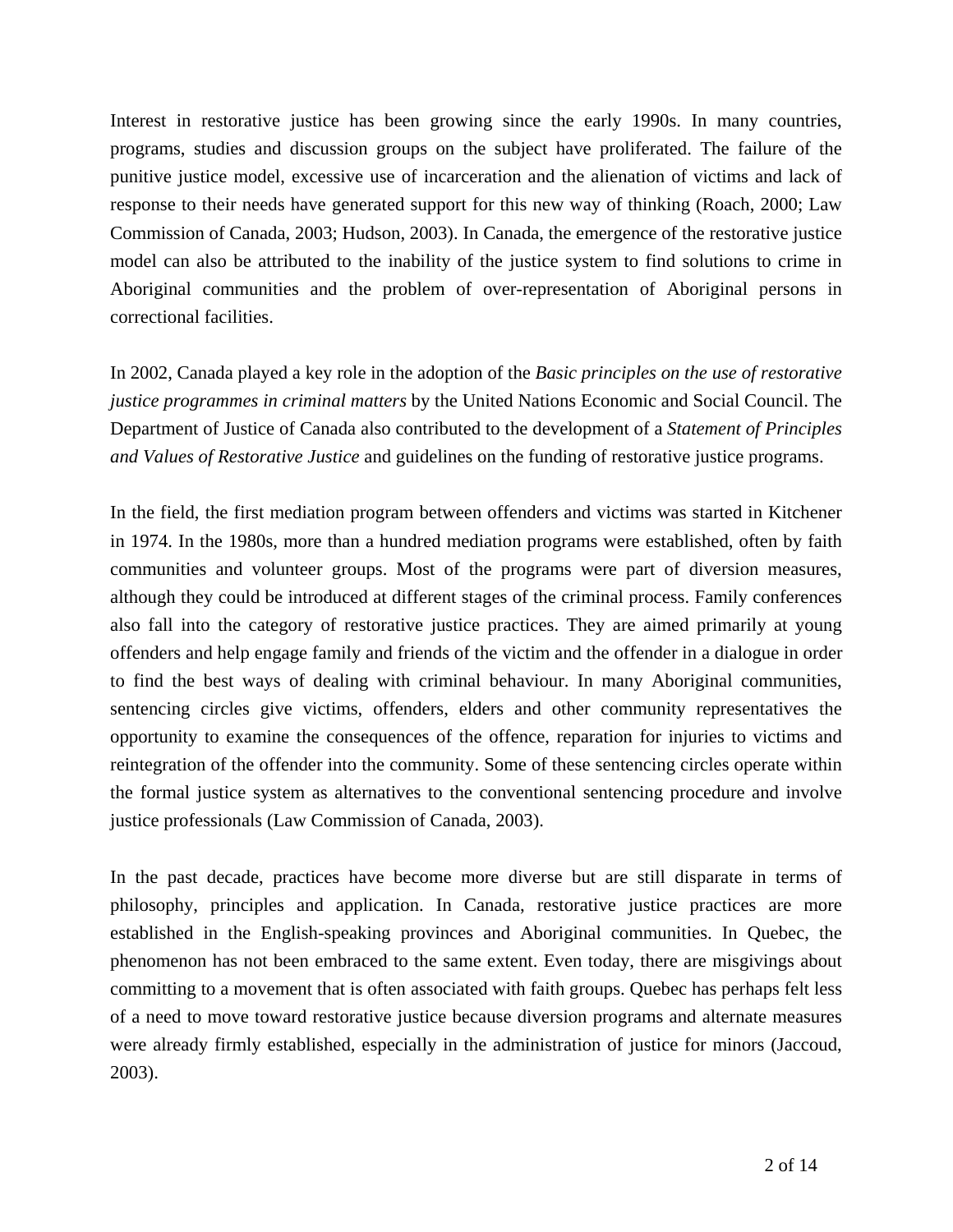Despite the progress that has been made, restorative justice is the subject of much criticism. Organizations that support victims and advocate for their rights have reservations and questions about the model (Reeves, 1989; Roach, 2000). The aim of this article is to present some of the reasons why this model is not immediately accepted as an answer to all crimes or a solution for all victims and offenders. It looks with a critical eye at the principles and practices of restorative justice, particularly from the standpoint of the answers it seeks to provide for victims of crime.

## **An ambitious model of justice**

Compared with the traditional model of justice, restorative justice offers a more positive and constructive approach to restoring ties between the victim of an offence, the person who committed the offence and the community as a whole. It does not eliminate denunciation and reaffirmation of social norms, but it does tend to make justice more compassionate and more sensitive to the suffering of the individuals and communities affected by crime (Roach, 2000; Cario, 2003).

Restorative justice promotes such values as healing for the offender and the victim, community input, respectful dialogue between the parties involved, forgiveness, accountability and fraternity. It is presented as an alternative to the adversarial system of justice and an antidote to punitive policies (Roach, 2000).

The aim of restorative justice is to give victims a bigger role; meet their need for information about the reasons for and circumstances of the offence; allow them to be heard and to obtain tangible or symbolic compensation; and regain the independence and power that the crime took away from them (Law Commission of Canada, 1999, 2003; Roach, 2000). Restorative justice is also meant to have a positive impact on offenders by confronting them with the consequences of their actions and their responsibilities, giving them the opportunity to repair the damage caused to the victim and having them work on finding a solution to their problems (Umbreit, 1994; Fattah, 1998; Umbreit, Bradshaw and Coates, 1999; Law Commission of Canada, 2003).

## **The benefits for victims**

European and North American studies show that victims who have taken part in mediation programs are generally satisfied (Umbreit, Bradshaw, Coates, 1999; Latimer, Downden, Muise, 2001). The same is true of victims who took part in family conferences (Kurki, 2003). Victims describe these processes as being fair and say that, overall, the experience seems to have helped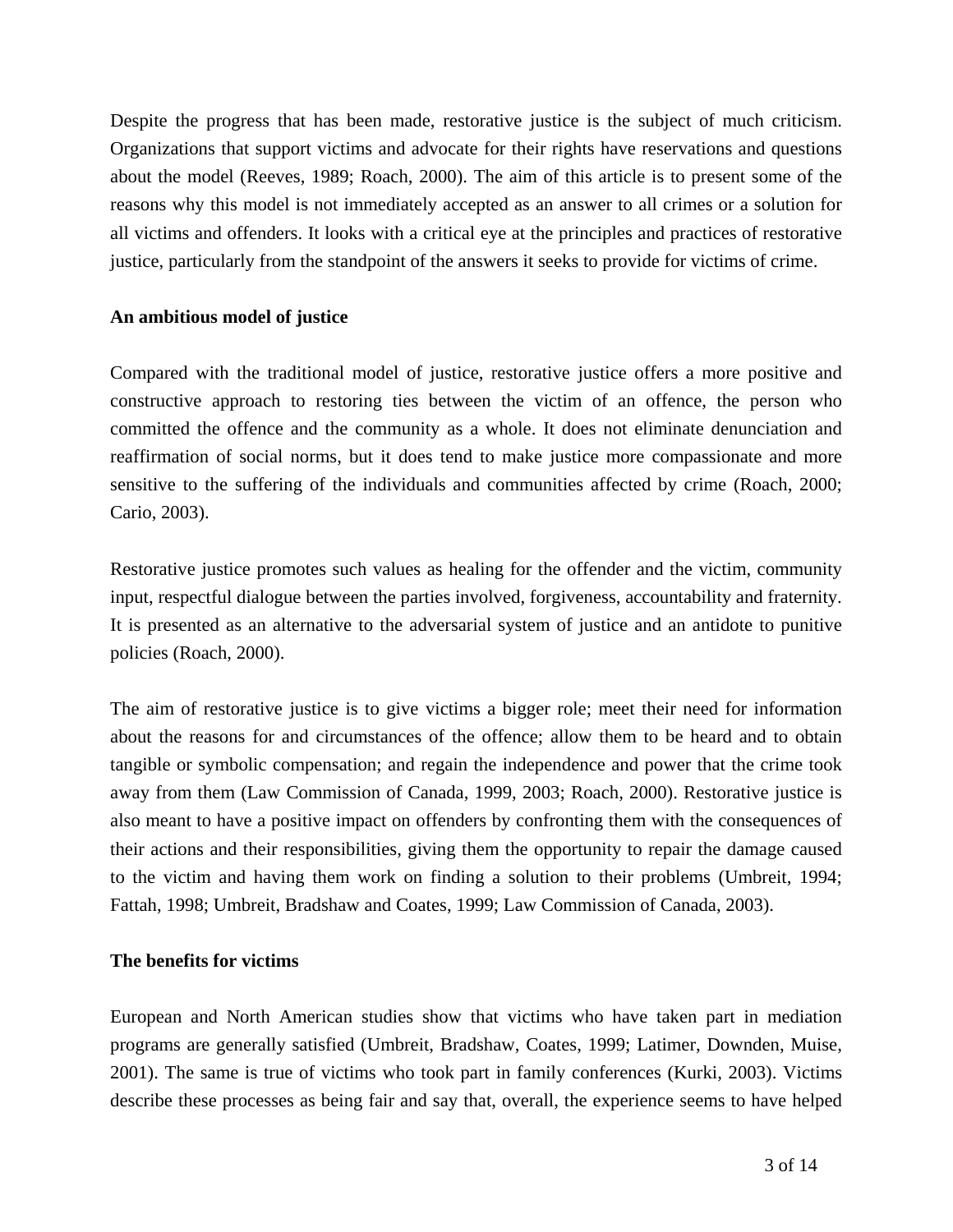reduce their fear of crime and the anger they feel toward the offender and increase the likelihood that the offender will make reparations for the injuries caused. Victims and offenders feel they are being given a chance to get a grip on their problems and come up with more constructive solutions.

While the research does show that victims benefit from restorative justice, it must be acknowledged that there are a number of problems that have been brought to light by field experience and various studies. To date, evaluative research has focused primarily on mediation programs. Largely undeveloped across Europe and in North America, mediation programs apply in a minority of cases compared to the total volume of crime, and they mainly target property offences and young first-time offenders (Walgrave, 1993; Dignan and Cadavino, 1996; Fattah, 1998; Weitekamp, 1999; Miers, 2001). Many experts feel that these measures help cast a wider penal net in areas that are not normally within the jurisdiction of the courts and, more often than not, are detrimental to disadvantaged groups (Fattah, 1998; Weitekamp, 1999; Law Commission of Canada, 1999; Roach, 2000; Cario, 2003). They are seen more as ways for offenders to avoid the criminal process, a means of ensuring that the justice system does not become overloaded and an alternate method of solving the problem of dead-end classifications.

Unfortunately, victims are left on the sidelines in the very programs designed to give them a bigger role (Marshall & Merry, 1990; Dignan, 2003). Whether the chosen method is mediation, family conferences or some other practice, too many victims are relegated to the role of facilitator or intermediary or are used as a pretext for pursuing an educational initiative for offenders (Moyer and Axon, 1993, in Roberts and Roach, 2003; Daly, 2003). Victims are sometimes not involved because they were not invited or could not be reached (Dignan, 2003), or because indirect mediation was chosen in order to reach more quickly a resolution that provides financial compensation or to keep the procedure from becoming unduly complicated.

Some of the criticisms of restorative justice also relate to the way conditions aimed at fostering the participation of victims and offenders are set. Too often, the victim's and the offender's status have not been carefully assessed or their needs have not undergone a comprehensive analysis. Time is not always spent providing them with information, preparing them psychologically or allowing them to familiarize themselves with the process and the objectives (Morris, Maxwell, Robertson, 1993; La Prairie, 1995; Hudson, 2003; Daly, 2003). Some studies have shown that victims were pressured to take part in mediation or meeting circles (Dignan and Canavino, 1998; Lajeunesse, 1996, in Griffiths, 1999; Stewart, Huntley, Blaney, 2001, Law Commission of Canada, 2003). They may also be involved at a time when they are not prepared to do so. That is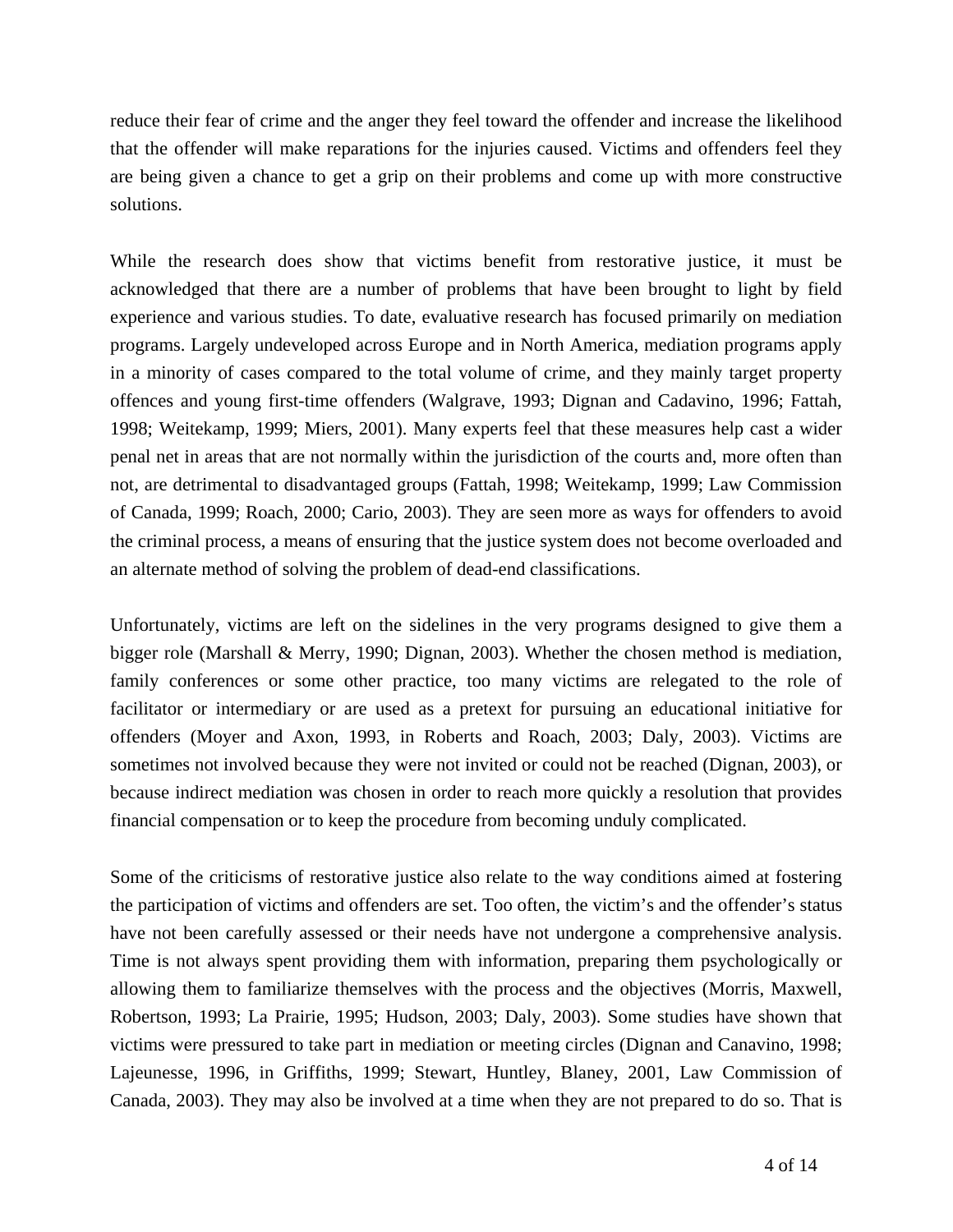the case, for example, in diversion programs, where it is important to quickly engage the offender in the process of accepting responsibility and avoid dragging things out. These imperatives do not always take into account the psychological state of the victims or their ability to make a free and informed commitment to the measures they are being asked to take.

There is also a tendency to forget that "restorative" action in its various forms rarely springs from the wishes of the victims themselves or victim support organizations. Most of the time, the action centres on the offender. It is often set in motion by services that work with offenders – minor and adult alike – in the context of probation, alternatives to incarceration or parole. The role of mediator is then assigned to stakeholders whose first mandate is to aid the rehabilitation of offenders. Although responding to the needs of victims is not absent from their concerns, it will not be in the forefront. Many such stakeholders are uncomfortable dealing with victims. Ill prepared to meet their expectations, taken off guard by their reactions, they feel that they are playing conflicting roles and are poorly equipped.

Given that a significant number of stakeholders have little or no experience with victims and rely heavily on volunteers in the community, it is important to remember the importance of improving their knowledge and skills. The implementation of programs that focus on a meeting between victim and offender entails a long period of preparation at each stage and repeated contact with the parties (Miers, 2001). On the one hand, they have to be able to accurately assess the offenders' motivation and ability to commit to that type of process; on the other, they have to understand the phases of criminal victimization, post-traumatic stress and the way victims work through their loss and grief (Umbreit, Bradshaw and Coates, 1999).

## **Reparation for injury: a bumpy road**

Restorative justice must lean toward reparation for the injury caused to victims. Options range from a simple apology to a request for forgiveness, from tangible compensation to symbolic reparation.

Many programs emphasize compensation for victims, especially in cases of mediation. While many studies show that victims are happy with the agreements reached in that context, it is nevertheless difficult to gauge the results. These studies are not well documented in terms of the type and amount of losses sustained, victims' claims and the amounts paid by offenders, or problems related to enforcement. Do victims get compensation that is in line with their losses, or is it more a question of symbolic reparation, which, more often than not, consists of community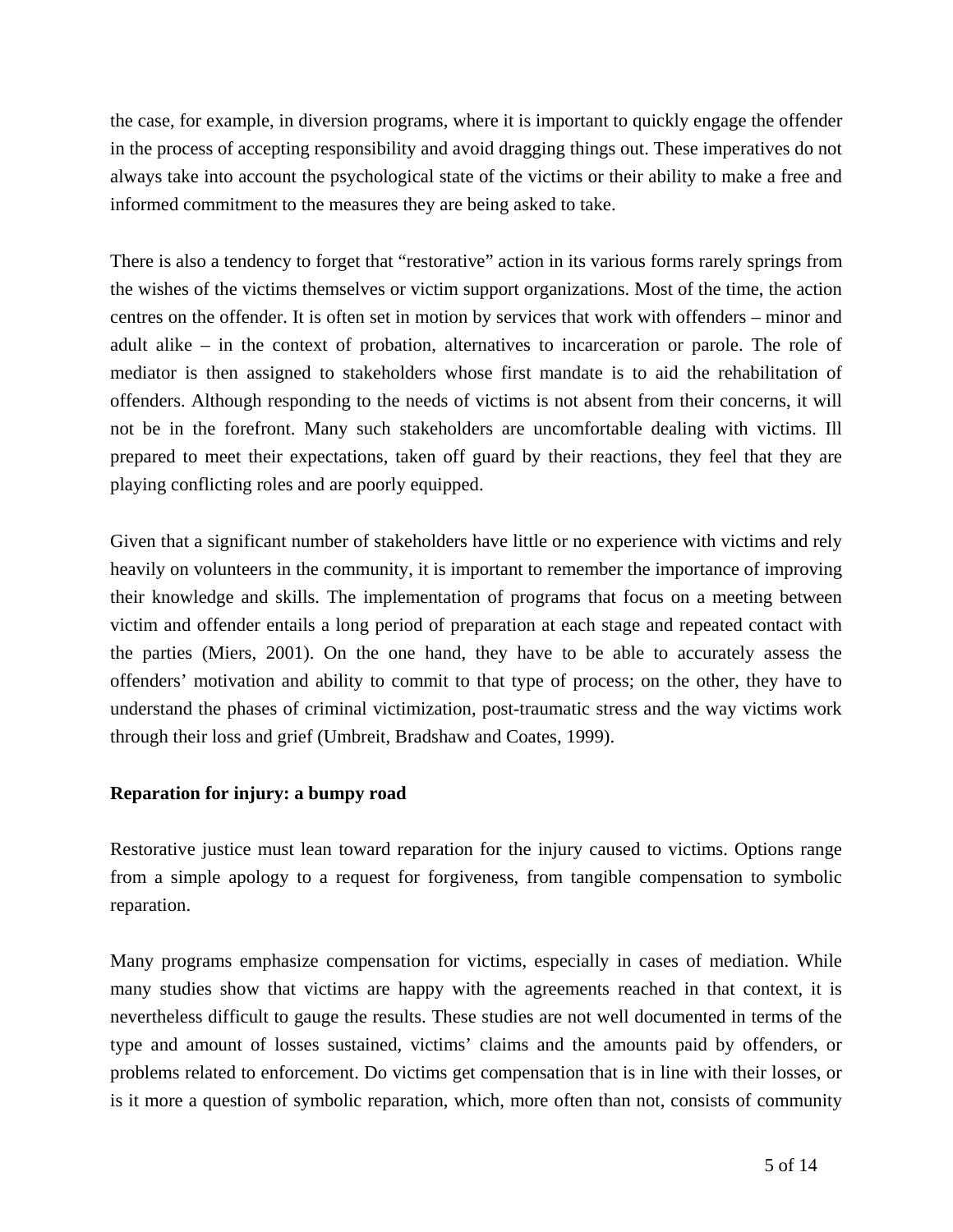service or work for third parties? Is it justice based on an arrangement or compromise between the parties? Are the victims satisfied when the reparation is limited to an apology or is geared mainly toward the re-education of the offender? The research does not really provide satisfactory answers to these questions.

In addition to tangible compensation, restorative justice advocates rebuilding the relationship between the victim and the offender. In sharp contrast to the traditional model of justice, restorative justice aims to resolve conflict and restore dialogue between the parties where possible. Is such dialogue desired or desirable in all cases? There are many fine distinctions to be made.

Several studies show that many victims would be willing to meet with the offender if given the opportunity. Getting an explanation of the crime and insight into the person who committed it, being compensated, describing how they were hurt, and making sure that their testimony helps the offender realize what was done and thus helps prevent more offences: these are among the reasons often given to justify the desire to take part in such a meeting (Reeves, 1989; Law Commission of Canada, 2003; Daly, 2003).

A significant number of victims refuse to be part of a meeting (Reeves; 1989; Law Commission of Canada, 2003). Whether or not they want to participate depends on several factors: the type of crime and the repercussions; the time that has elapsed since the crime was committed; the nature of their relationship to the offender; and their perceptions of the offender's ability to understand the scope of the offence and the importance of reform. Many victims feel it is not worth the trouble and question the outcome of a meeting. Fear of retaliation or simply being in the presence of the offender, the importance of getting or not getting answers to their questions and the need to turn the page are some of the reasons on which their decision is based. Some victims have received no help and have not recovered from the incident. Others feel very angry because they have been cast aside by social agencies or the criminal justice system. Still others feel the damage is beyond repair and that they have to move forward. They react differently and are not at the same point in their healing process. The cost-benefit analysis can therefore vary widely depending on their personality, their previous experiences and the experiences resulting from their victimization.

And what about the offenders? In some respects, restorative justice offers them a path that is not always smooth and easy. They are urged to engage in a process that will force them to acknowledge their responsibility toward the people they hurt, abused or assaulted. They will be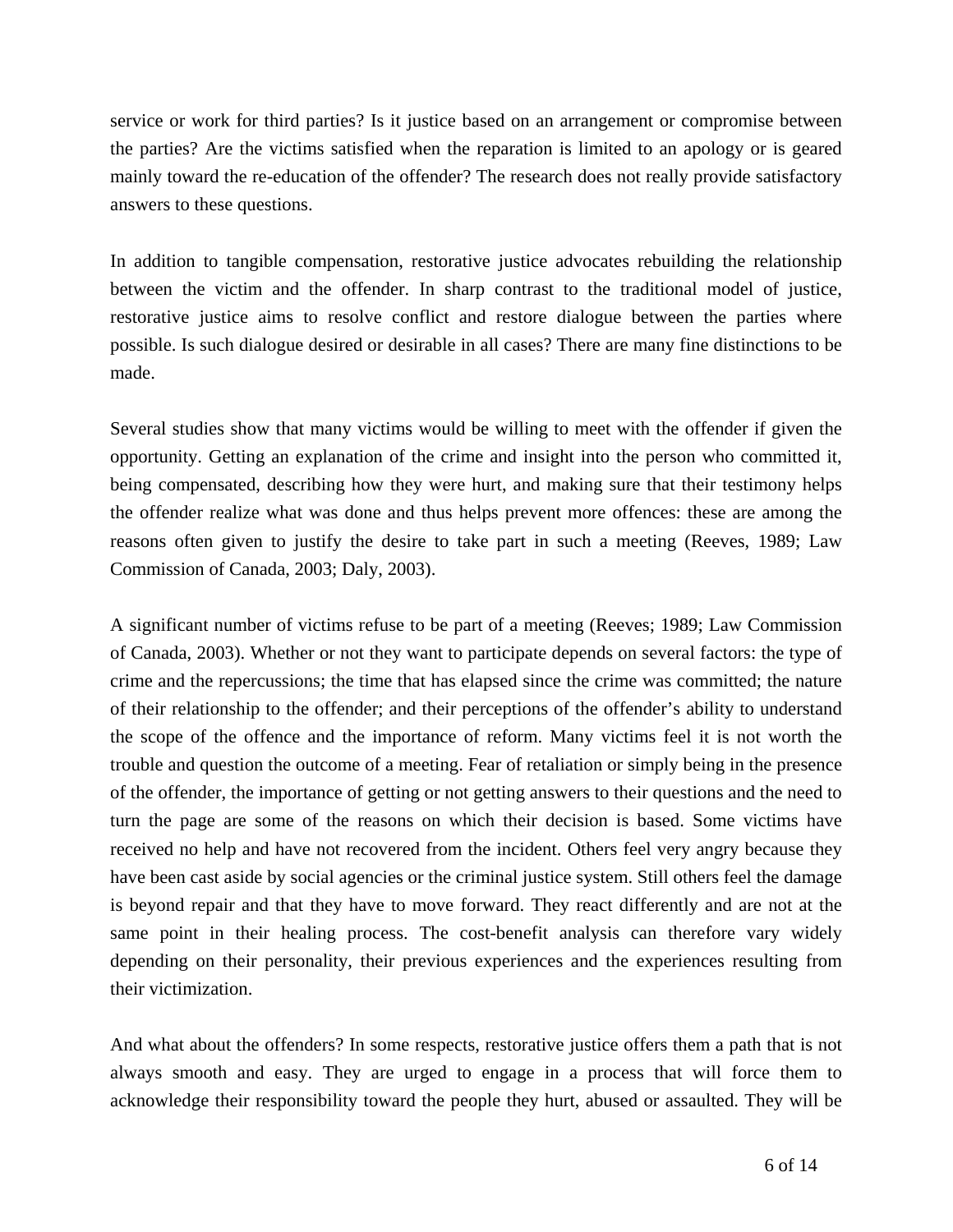asked to prove that they want to change and mend their ways. These are expectations that can make them uncomfortable. Making an emotional commitment, revealing their true selves and dealing with shame and blame are not easy things to do. Offenders are not accustomed to expressing that level of emotion, even with the people closest to them. Many offenders are incapable of seeing the victim as a real person, empathizing with the victim (Fattah, 1998; Hudson, 2003) or showing remorse that is neither feigned nor tactical in order to avoid punishment or get off more lightly. It must be acknowledged that many offenders are able to use restorative justice for all sorts of purposes: avoiding punishment, casting themselves in a better light, playing down their faults, even taking pride in their relationship with the victim (Van Giseghem, 2003; Hudson, 2003).

Even if the parties are willing, there are many questions that should be considered in order to make certain that the parties get something out of a meeting. In what cases is it relevant to encourage a meeting between the victim and the offender? What types of victim and offender are more likely to benefit from a meeting? How and why should they be involved? How can the individual characteristics of each case be taken into account? In what way and at what point in time is the participation of victims desirable and appropriate at the various stages of the penal procedure? Cario (2003), for example, wondered if a meeting is a measure that can realistically be considered at the time of sentencing or when the offender is released. How much time and resources should be allocated to a meeting?

#### **A model of justice capable of meeting the needs of victims of very violent crimes**

Using some form of restorative justice in cases of violent crime is a major issue. The public and victims generally support the restorative justice model (Bazemore, 1999), but are very reluctant to accept it in cases of serious crime (Reeves, 1989; Roberts, 2002). Experiments in this area have to date been cautious. They have concentrated on risk-free cases, mainly property offences. In the minds of proponents of this practice, however, this does not mean that restorative justice does not apply to violent crimes. The thinking is that it should be used more in cases where the victim and the offender know each other and their relationship has deteriorated (Umbreit, 1994; Fattah, 1998; Roach, 2000). The argument is also made that many victims of sexual assault and attempted murder and many relatives and friends of homicide victims would, given the opportunity, be willing to meet with the offender in an effort to get answers to their questions and say how they feel about the consequences of the crime. This argument applies broadly to the few experiments that have allowed victims of violent crime to meet the offender who turned their lives upside down (Umbreit, 1994; Roberts, 1995).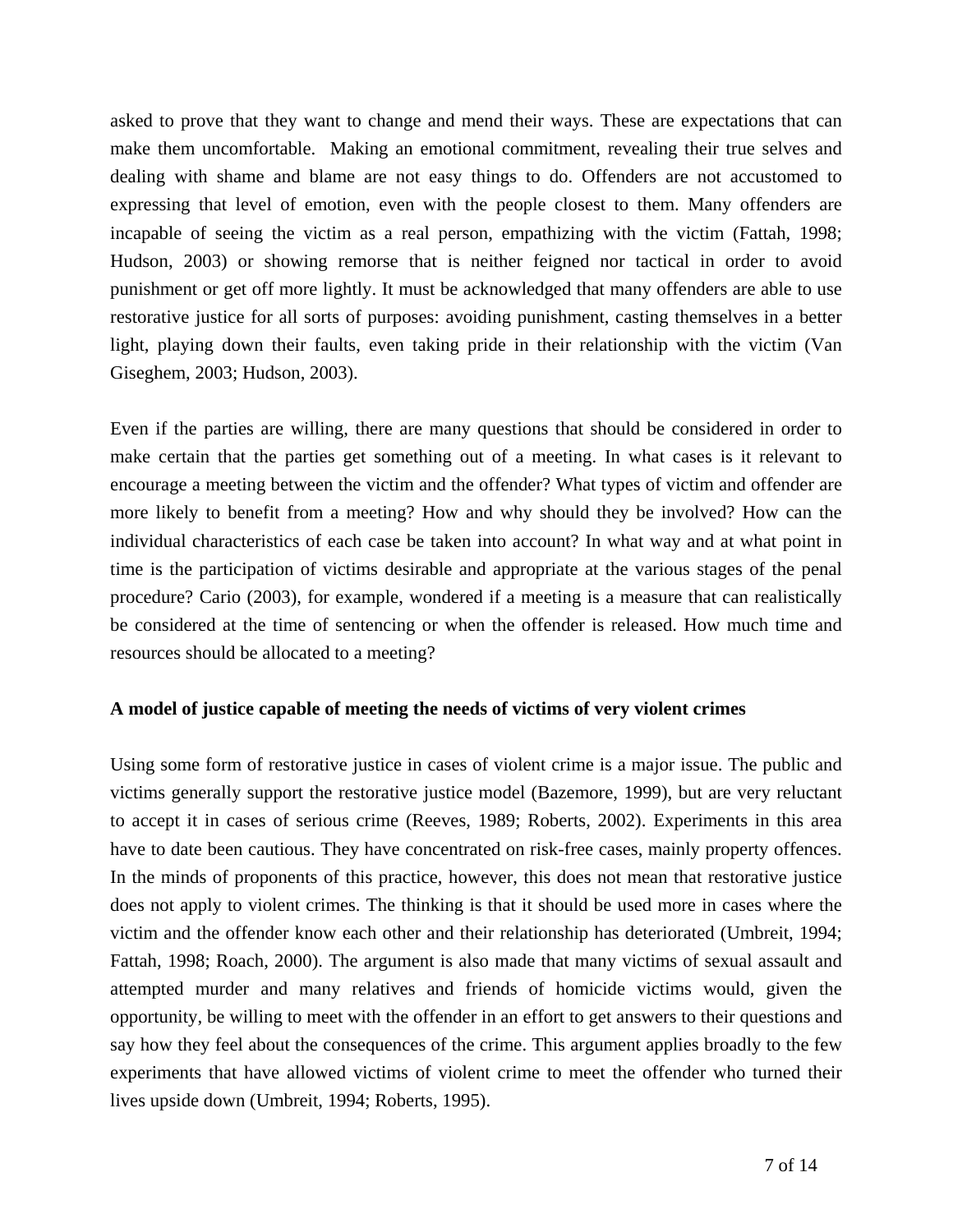It must nevertheless be recognized that many victims of serious crime want nothing to do with the practice. The more they perceive the crime as irreparable, the more significant they view the aftermath of the crime, the less receptive they are to the thought of being face to face with the perpetrator of the crime (Reeves, 1989). That prospect can cause a great deal of stress. It can be hurtful and interpreted as a lack of understanding of what they went through. Our research involving victims of violent crimes who contacted the Canadian correctional system to obtain information, attend hearings or make a statement yielded similar findings (Gaudreault, 2003). These people had lost someone close them; they were sexually assaulted by a family member or attacked by their spouse. Leery, angry or suffering unduly, they declined any attempt at reconciliation or restoration of their relationship with their attacker or the person who took a loved one away from them. In most cases, the idea was a non-starter because the victims had nothing to say to the offender and felt that a meeting would serve no purpose. More importantly, they had not reached that point and did not feel up to a meeting on an emotional level.

Some crimes cause serious rifts, severing relationships within families and with people outside the family. Many victims will opt for a healing process and measures that will help distance them from the offender (Herman, 1992). In the interest of self-protection, they will refuse to follow the legal process, media coverage of their case, in fact any form of participation in the social reintegration of the offender. The thought of being near or having any contact with the offender could instil a sense of violation or revictimization.

Criminal victimization means a loss of power or affirmation of a lack of power (Baril, 1984, 2002; Hudson, 2003), especially in situations where the offender is repeatedly violent or the relationship with the victim is characterized by domination, tyranny or manipulation. Is restorative justice able in those cases to meet the needs of persons who are in a weaker position because of their age, their relationship, their past or their life history? For whom, in what circumstances and when is it appropriate where persons who have been victimized over and over or whose lives have been filled with acts that have undermined their physical, mental or sexual integrity? If it is true that in a large proportion of interpersonal violent crimes, victims and offenders know each other, in what situations and at what price should those relationships be preserved?

These questions reflect victim support groups' resistance to or criticism of restorative justice. In cases of violence against women and children, this model of justice also elicits strong opposition because of the risk of keeping that type of crime behind closed doors, blaming the victims and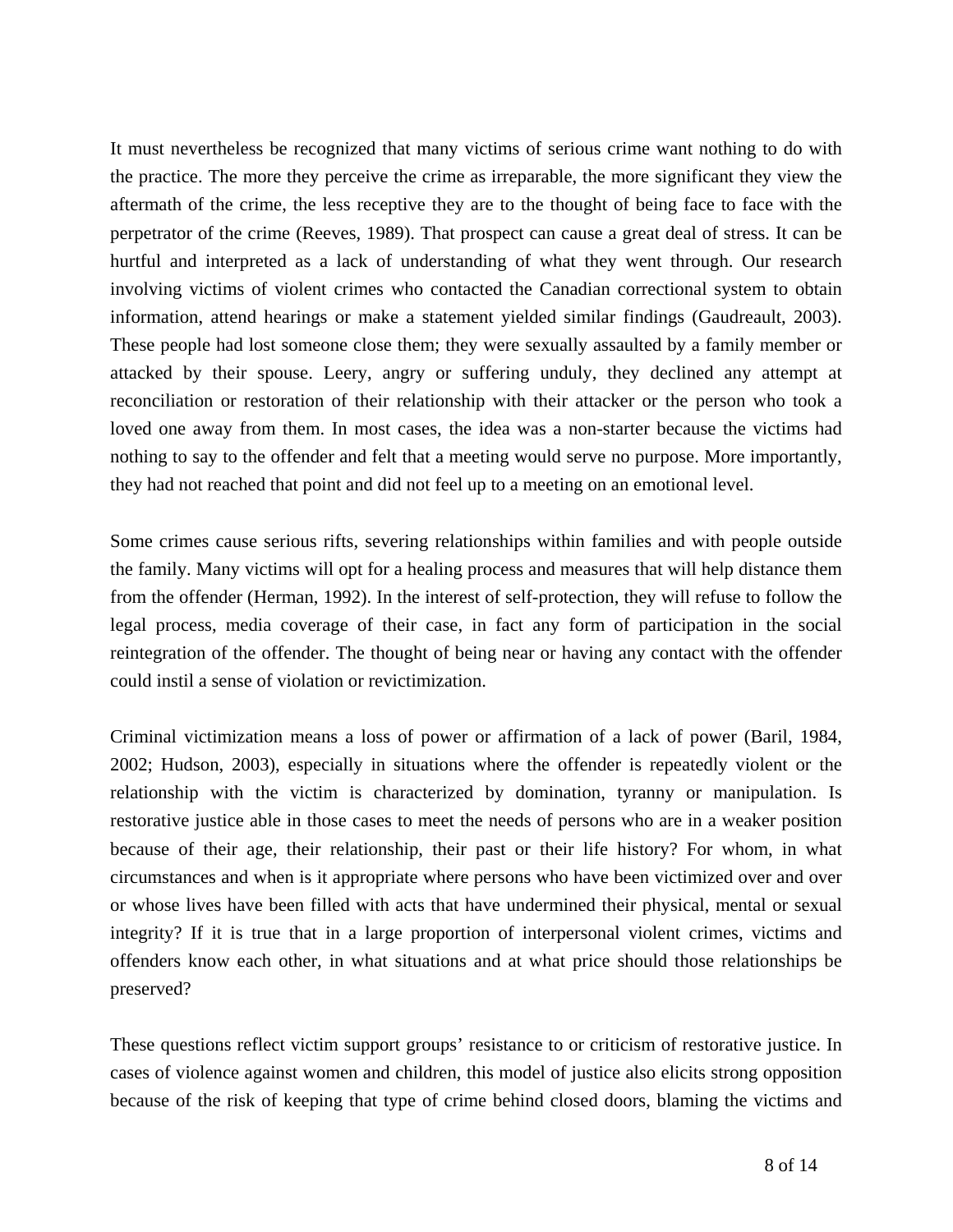increasing existing power imbalances. The merits of restorative justice will probably have to be proven in less "sensitive" areas before the model gains acceptance in cases involving women and children. Meanwhile, there is still much work to be done to understand reversal of roles and normalization of behaviour in violent situations like those attested to by Aboriginal women in communities in western Canada (Stewart, Huntley, Blaney, 2001).

## **Conclusion**

Restorative justice has not yet changed the basic course of the criminal justice system. It has proven to be a more effective alternative to prison or other forms of punishment, but has produced mitigated results in terms of victim participation and reparation for injury (Bonta, 1998, in Griffiths, 1999). Despite the high level of satisfaction among victims indicated by the research, particularly studies that focused on mediation, we have to be cautious still and refrain from overstating the benefits of restorative justice. Victims' problems are not resolved once and for all by the solutions made available to them. The objectives of reparation and healing put forward in these approaches must not confine us to a simplistic view of their needs and the complex processes associated with their recovery.

While its objectives may be laudable, restorative justice is nevertheless a disaggregated model. Combining relational justice, participative or consensual justice and transforming or reforming justice, restorative justice has become a catchall concept that has something for everyone. The wide range of practices, the orientation of policies and objectives primarily toward offenders, and the lack of consensus on theoretical principles and its impact fuel the current debate (Marshall, 1999, in Miers, 2001). Lode Walgrave (1993), an ardent proponent of this approach, agrees that the "piecemeal proliferation", the "mix of good intentions" and the "rampant growth of programs" threaten the value and potential of restoration.

We must be careful not to be hasty in embracing this option and take the time to clearly identify the parameters of the underlying philosophy and the associated practices, implement initiatives in this area gradually and adopt an array of strategies (Bazemore, 1999; Miers, 2001; Roberts, 2002). It is also important to target best practices, gather data on bigger groups and the long-term effect of programs. The research should also make it possible to conduct more thorough analyses in order to get a better understanding of victims' concerns or their position on issues like forgiveness and reconciliation with the offender (Reeves, 1989; Hudson, 2003). The allocation of resources is a key factor in the attainment of such objectives (Miers, 2001; Law Commission of Canada, 2003; Roach, 2000).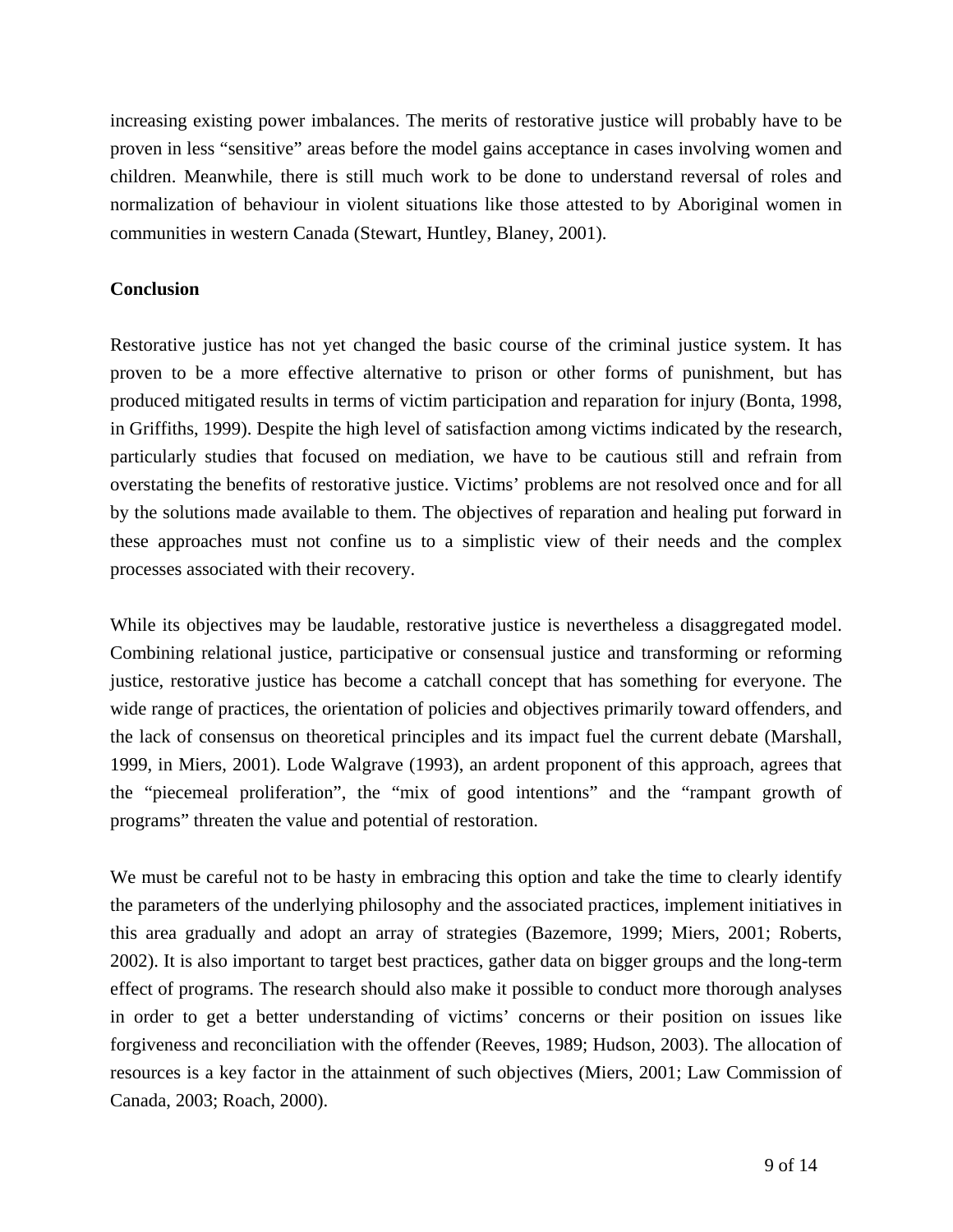Restorative justice has great potential for the parties involved and for the community. However, it is not the magic solution to all evils. It remains an option for some crimes in some circumstances and under some conditions. It must not be considered a cheap form of justice or pretend justice. Nor must it trivialize the valid demands of victims.

The restorative justice model will gain legitimacy if victims' needs are placed in the forefront and it succeeds in mobilizing all of the players in the justice system, victim support groups in particular (Bazemore, 1999; Roach, 2000; Miers, 2001). Support groups must be actively involved in the design, implementation and evaluation of restorative justice programs. Finally, discussion of the restorative justice approach must not be confined to a small circle of experts. The community will never embrace and participate in restorative justice unless it understands its purpose and its aims.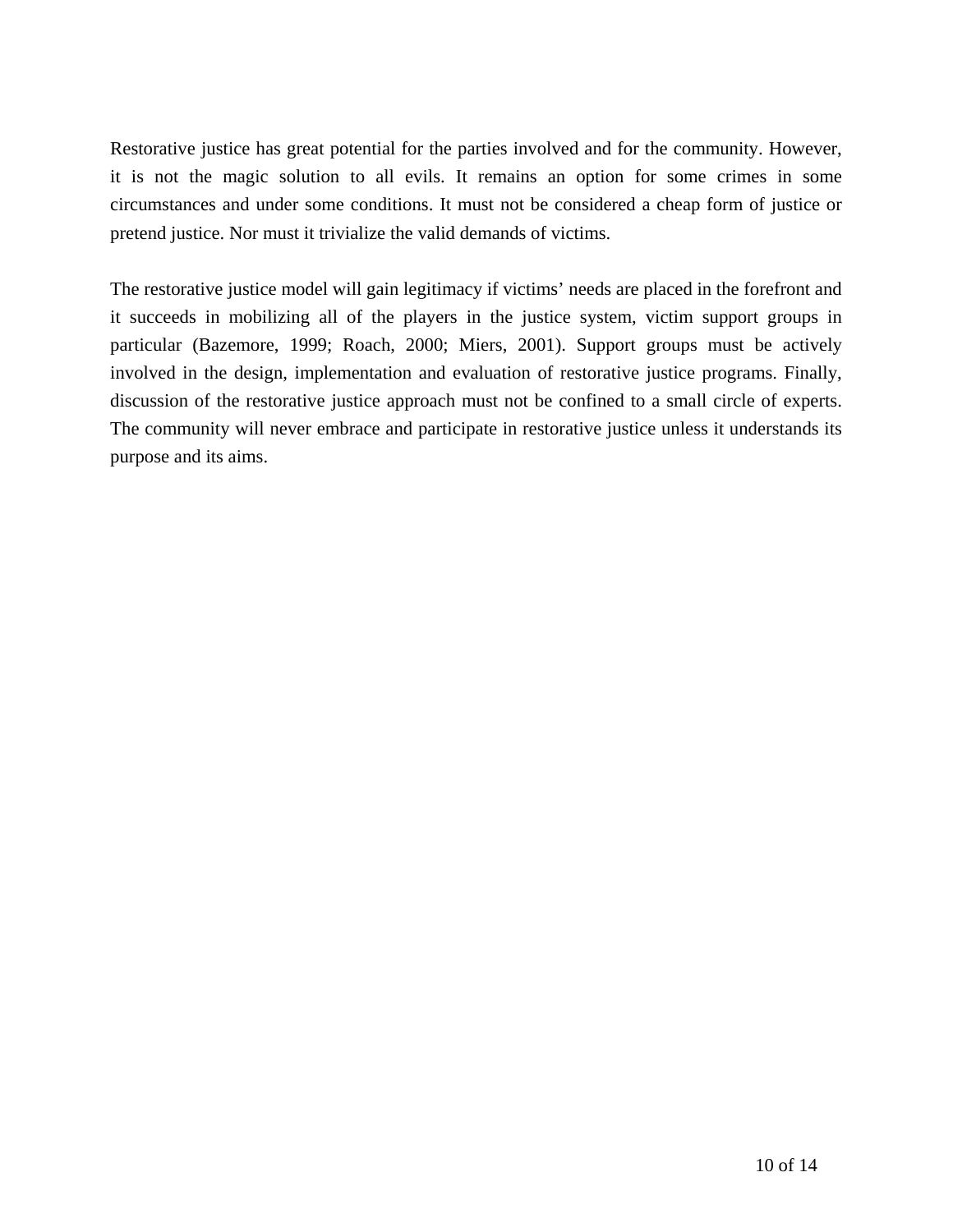## **References**

Baril, M. (1984). *L'envers du crime.* Les cahiers de recherches criminologiques, no 2, Montreal: International Centre for Comparative Criminology.

Baril, M. (2002). *L'envers du crime.* Paris: L'Harmattan, Sciences criminelles.

Bazemore, G. (1999). "Crime Victims, Restorative Justice and the Juvenile Court: Exploring Victim Needs and Involvement in the Response to Youth Crime," *International Review of Victimology*, 6: 295-320.

Cario, R. (2003). "Les victimes et la médiation pénale en France." In Jaccoud, M. (ed.). *Justice réparatrice et médiation pénale. Convergences et divergences*. Paris: L'Harmattan, Sciences criminelles, 185-207.

Daly, K. (2003). "Mind the Gap: Restorative Justice in the Theory and Practice." In Von Hirsh, A., Roberts, J., Bottoms, A., Roach, K., Schiff, M. (ed). *Restorative Justice and Criminal Justice*. Oregon: Hart Publishing Oxford and Portland, 219-237.

Dignan, J., Cavadino, M. (1996). "Towards Framework for Conceptualizing and Evaluating Models of Criminal Justice from a Victim's Perspective." *International Review of Victimology*, 4: 153-182.

Dignan, J. (2003). "Towards a Systemic Model of Restorative Justice: Reflections on the Concept, its Context and the Need for Clear Constraints." In Von Hirsh, A., Roberts, J., Bottoms, A., Roach, K., Schiff, M. (ed.). *Restorative Justice and Criminal Justice*. Oregon: Hart Publishing Oxford and Portland, 135-156.

Fattah, E. (1998). "A Critical Assessment of Two Justice Paradigms: Contrasting Restorative and Retributive Justice Models." In Fattah, E., Peters, T. (ed). *Support for Crime Victims in a Comparative Perspective*. Leuven: Leuven University Press, 99-110.

Gaudreault, A. (2003). *Le parcours des victimes dans le système correctionnel canadien*, Report submitted to Correctional Service Canada, Ottawa: Department of Public Security and Emergency Preparedness.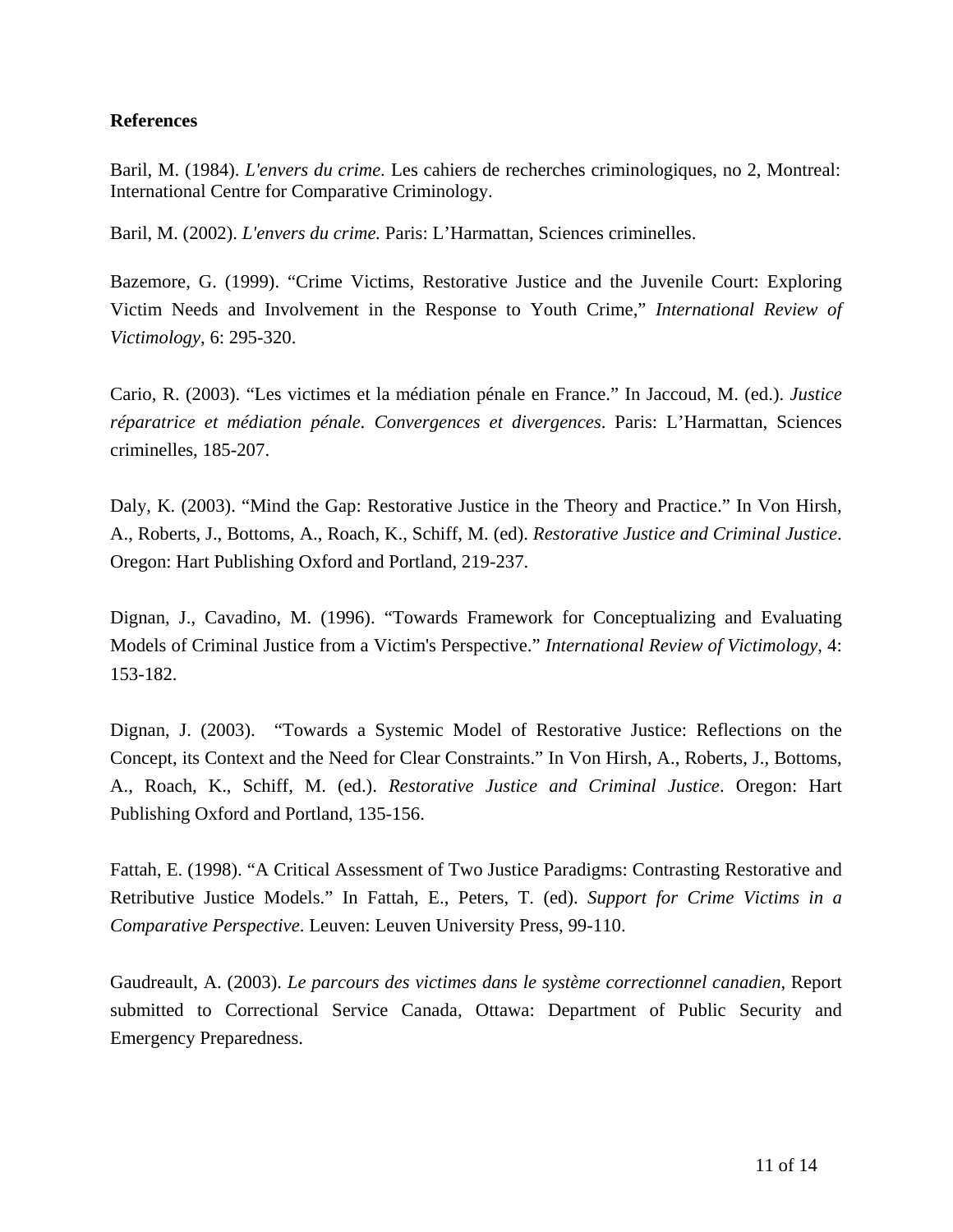Griffiths, G.T. (1999). "The Victims of Crime and Restorative Justice: the Canadian Experience," *International Review of Victimology*, 6: 265-316.

Griffiths, G.T. (1999). "The Victims of Crime, Restorative Justice and The Juvenile Court: Exploring Victims Needs and Involvement in the Response to Youth Crime," *International Review of Victimology*, 6:279-295.

Herman, J. (1992). *Trauma and Recovery. The aftermath of violence-from domestic abuse to political terror.* New York: Basic Books.

Hudson, B. (2003). "Victims and Offenders." In Von Hirsh, A., Roberts, J., Bottoms, A., Roach, K., Schiff, M. (ed). *Restorative Justice and Criminal Justice*. Oregon: Hart Publishing Oxford and Portland, 177-195.

Jaccoud, M. (2003). "La justice réparatrice: un modèle éclaté !" *Bulletin de l'Association des services de réhabilitation sociale du Québec*, Volume XV, 2: 15-16.

Kurki, L. (2003). "Evaluating Restorative Justice Practices." In Von Hirsh, A., Roberts, J., Bottoms, A., Roach, K., Schiff, M. (ed.). *Restorative Justice and Criminal Justice*. Oregon: Hart Publishing Oxford and Portland, 293-315.

LaPrairie, C. (1995). "Altering Course: New Directions in Criminal Justice Sentencing Circles and Family Group Conferences." In: *The Australian and New Zealand Journal of Criminology*. 28:78-99.

Latimer, J., Dowden, C., Muise, D. (2001). *The Effectiveness of Restorative Justice Practices: A Meta-Analysis*, Ottawa: Department of Justice.

Law Commission of Canada (1999). *Discussion paper: From restorative justice to transformative justice.*

Law Commission of Canada (2003). *Transforming Relationships Through Participative Justice*, Ottawa: Department of Public Works and Government Services.

Marshall, T., Merry, S. (1990). *Crime and Accountability: Victim Offender Mediation in Practice*. London: HMSO.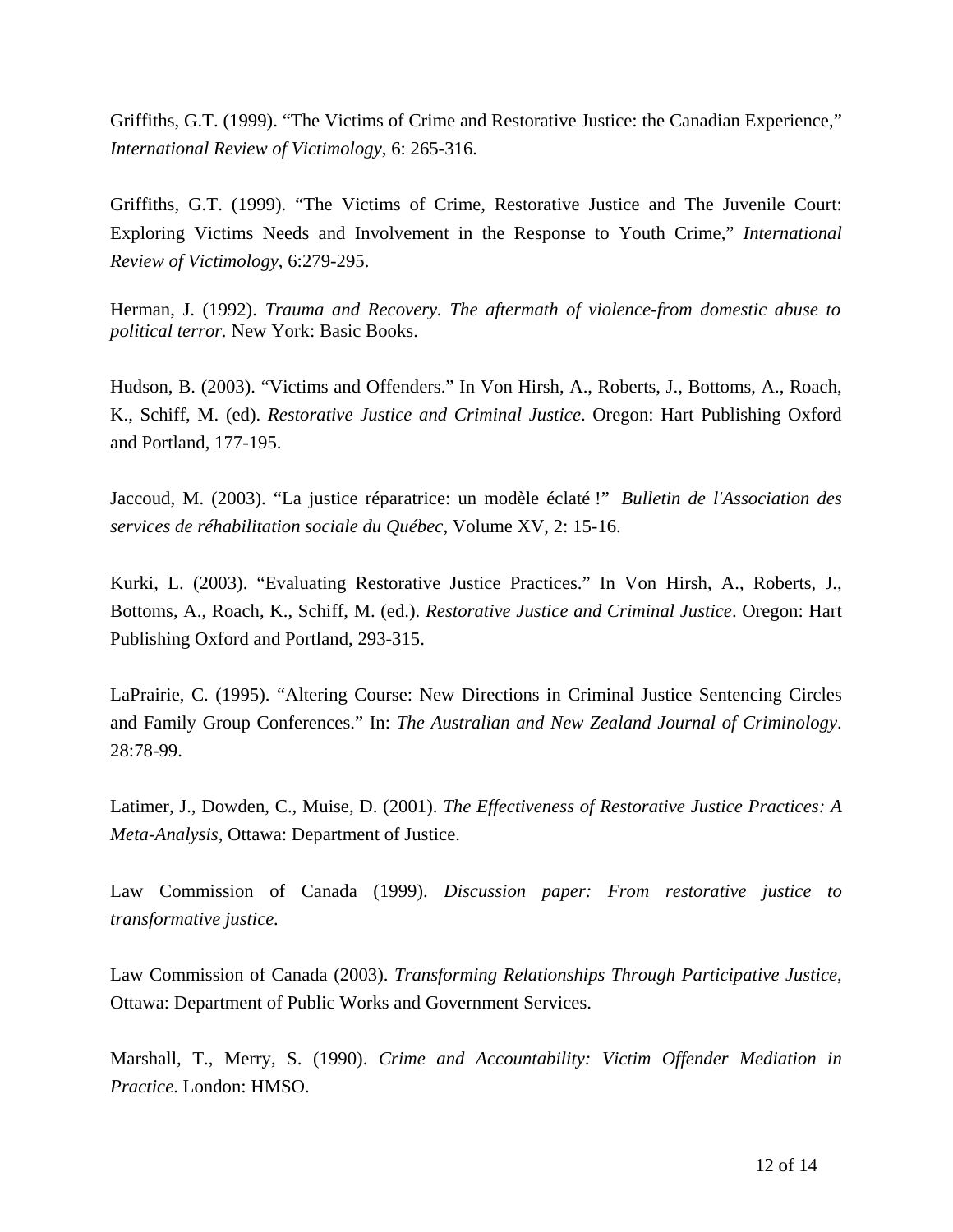Miers, (2001). *An Explanatory Evaluation of Restorative Justice Schemes,* Crime Reduction Policing and Reducing Crime Unit, Research Series Paper 9, London: Home Office.

Miers, D. (2001). *An International Review of Restorative Justice*, Crime Reduction Policing and Reducing Crime Unit, Research Series Paper 10, London: Home Office Policing.

Reeves, H. (1989). "The Victim Support Perspective." In Martin Whright and Burt Galaway (ed.). *Mediation and Criminal Justice. Victims, Offenders and Community*. Sage Publications, 44-56.

Roach, K. (2000). "Changing punishment at the turn of the century: Restorative justice on the rise, Du châtiment à la justice réparatrice: une évolution ?" *Canadian Journal of Criminology,*  Volume 42, 3: 250-280.

Roberts, J. (2002). "La justice réparatrice: quelques mises en garde." *Actualités-Justice*, Canadian Criminal Justice Association, Vol. 17, 1: 1-3.

Roberts, J., Roach, K. (2003). "Restorative Justice in Canada: From Sentencing Circles to Sentencing Principles." In Von Hirsh, A., Roberts, J., Bottoms, A., Roach, K., Schiff, M. (ed.). *Restorative Justice and Criminal Justice*. Oregon: Hart Publishing Oxford and Portland, 232-256.

Roberts, T. (1995). *Evaluation of the victim offender project, Langley, B.C. Final report for Sollicitor General Canada*. Victoria: Focus Consultants.

Stewart, W., Huntley, A., Blaney, F. (2001). *The Implications of Restorative Justice for Aboriginal Women and Children Survivors of Violence: A Comparative Overview of Five Communities,* Law Commission of Canada, Ottawa.

Umbreit, M., (1994). *Victims meets offender. The impact of restorative and mediation*, Monsey: Criminal Justice Press.

Umbreit, M., William, B., Coates, R. (1999). "Victims of Severe Violence Meet the Offender: Restorative Justice Trough Dialogue," *International Review of Victimology*, 6: 321-345.